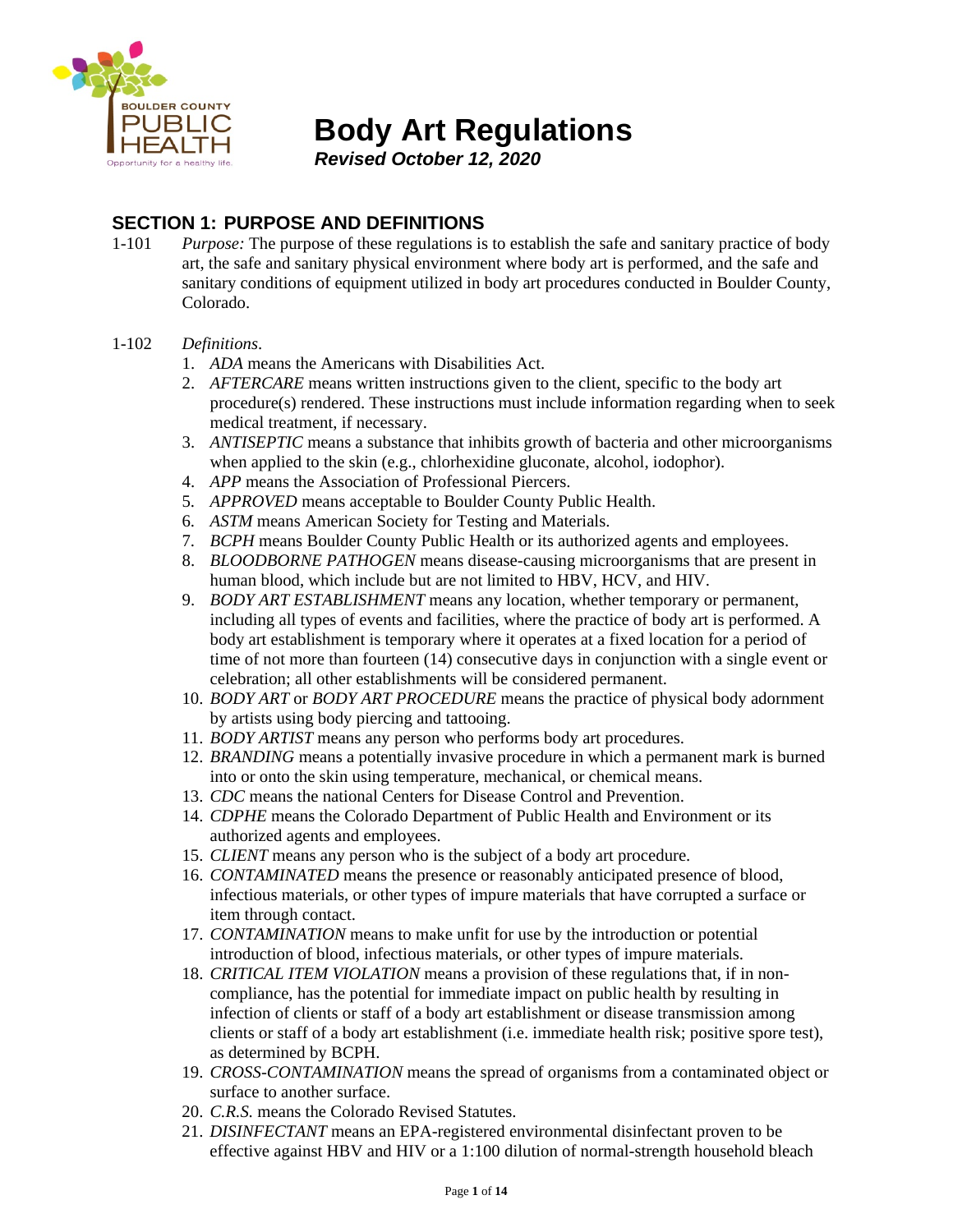(5.25% sodium hypochlorite) and water made fresh daily and dispensed from a spray bottle. BCPH may prohibit the use of any particular disinfectant, as deemed necessary by BCPH in its sole discretion.

- 22. *DISINFECTION* means the use of a disinfectant to destroy or inhibit pathogenic microorganisms on inanimate objects or surfaces. This is not the same as sterilization.
- 23. *EAR PIERCING* means the procedure or practice of puncturing the outer perimeter or lobe of the ear using a pre-sterilized, single-use stud ear piercing system.
- 24. *EPA* means the United States Environmental Protection Agency.
- 25. *EQUIPMENT* means all machinery, including fixtures, containers, vessels, tools, devices, implements, furniture, display and storage areas, sinks, and all other apparatus and appurtenances used in connection with the operation of a body art establishment or mobile body art establishment.
- 26. *EXPOSURE CONTROL PLAN* means a written plan outlining the practices and procedures for the safe operation of a body art establishment to address the following areas: client protection and care, exposure to blood protocol, how to eliminate or reduce blood exposures, use of personal protective equipment, engineering controls, contaminated waste management, and record keeping.
- 27. *GLOVES* mean covering for the hand, which are disposable and single-use and are labeled for surgical or examination purposes.
- 28. *HAND SANITIZER* means an approved formulation that includes at least 60% alcohol.
- 29. *HBV* means hepatitis B virus.
- 30. *HBC* means hepatitis C virus.
- 31. *HECTOGRAPHIC* means a copy made from a prepared gelatin surface to which the original document has been transferred.
- 32. *HIV* means human immunodeficiency virus.
- 33. *INFECTIOUS WASTE* or *REGULATED WASTE* means blood or other potentially infectious materials; contaminated items that would release blood or other potentially infectious materials; items caked with blood or other potentially infectious materials that can release these materials upon handling; contaminated sharps; and human pathological/anatomical waste.
- 34. *INSTRUMENTS* mean hand pieces, needles, needle bars, needle tubs, forceps, hemostats, tweezers, pliers, cartridges, drive bars, and grip sleeves or other implements that may come in contact with a client's body or possibly be exposed to bodily fluids during body art procedures.
- 35. *INVASIVE* means entry through the skin or mucosa, either by incision or insertion of an instrument body ornament, or any other means.
- 36. *ISO* means the International Organization for Standardization.
- 37. *JEWELRY* means any ornament inserted into the body. For initial piercings, the MINIMUM standards for jewelry are adopted from the APP and are as follows: Steel that is ASTM F138 compliant or ISO 5832-1 compliant; ISO 10993-6, 10993-10, and/or 10993-11 compliant; Titanium (Ti6Al4V ELI) that is ASTM F136 compliant or ISO 5832-3 compliant; ASTM F67 compliant or ASTM F1295 compliant; Solid 14 karat or higher nickel- and cadmium-free yellow, white, or rose gold; Solid nickel-free platinum alloy; Niobium (Nb); Fused quartz glass, lead-free borosilicate, or lead-free soda-lime glass; Polymers (plastics) as follows: Any plastic material that is ISO 10993-6, 10993-10, and/or 10993-11 compliant and/or meets the USP Class VI material classification; Tygon® Medical Surgical Tubing ND 100-65 or ND 100-80, PTFE that is ASTM F754 compliant; all ASTM and ISO implant standard biomaterials. All threaded or press-fit jewelry must have internal tapping (no threads on posts). For body jewelry purposes, surfaces and ends must be smooth, free of nicks, scratches, burrs, polishing compounds, and metals must have a consistent mirror finish.
- 38. *MINOR* means an individual who has not attained the age of eighteen (18) years.
- 39. *MOBILE BODY ART ESTABLISHMENT* means a body art establishment that may or may not report to and operate from a permanent body art establishment; is readily moveable; is a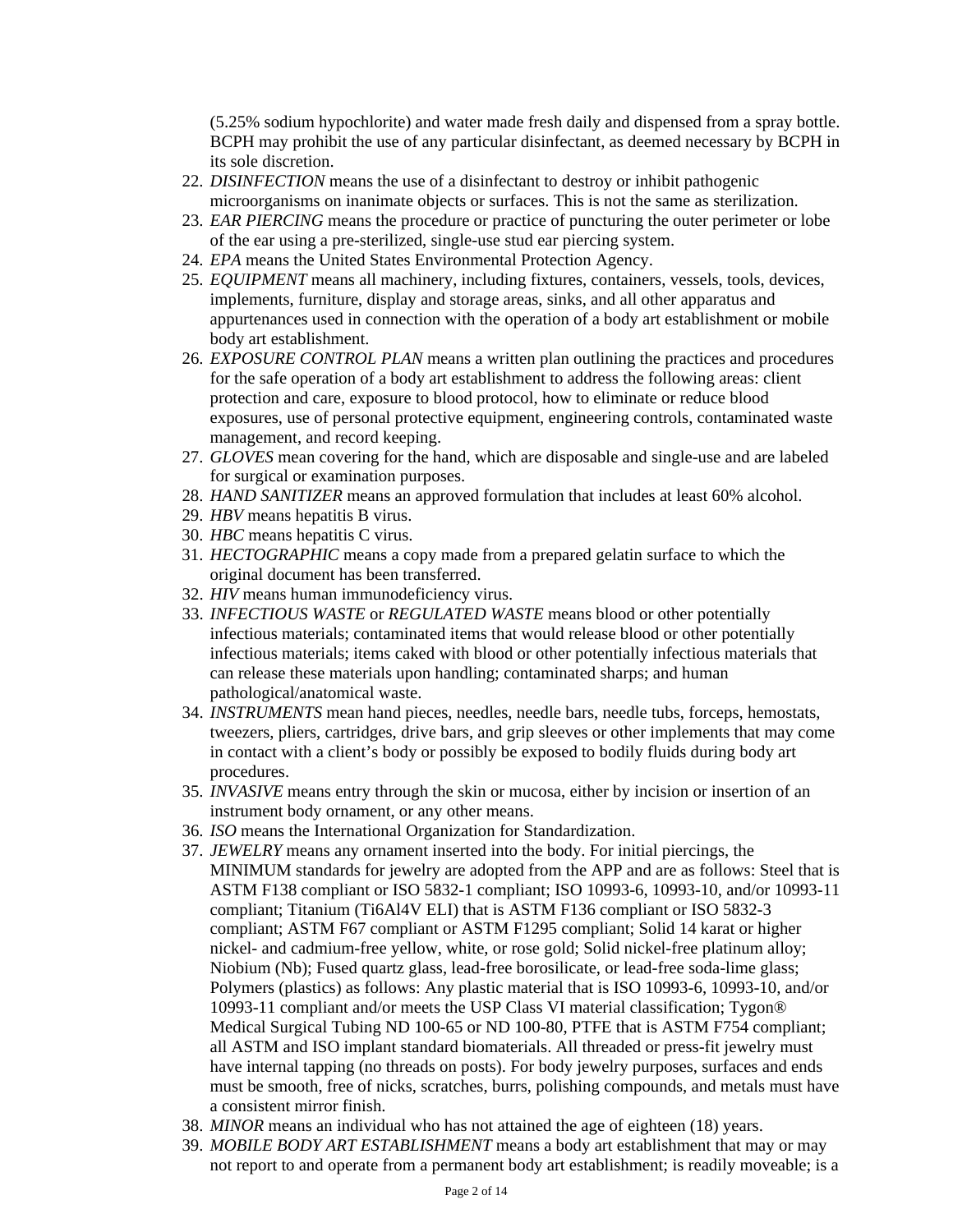motorized or towed, wheeled vehicle; and is designed and equipped for the practice of body art.

- 40. *OSHA* means the national Occupational Safety and Health Administration.
- 41. *PERMANENT MAKEUP* means inserting or implanting facial cosmetic pigment under the surface of the skin or mucosa in which any color or pigment is applied with a needle or other means to produce a permanent or semi-permanent mark visible through the skin and above the jaw line and anterior to the ear and frontal hairline (i.e., the client's face) to include, but not be limited to, the application of eyeliner, eye shadow, lips, cheeks, and scars on the face.
- 42. *PERSON IN CHARGE* means the owner, manager, or individual present at the body art establishment who is responsible for the operation at the time of an inspection. If no individual is responsible, then any employed person present may be considered to be the person in charge. If multiple body artists share operation of the establishment, then each artist will be considered a person in charge and will be accountable for all requirements of this regulation with regard to common areas and practices in addition to their own separate areas and practices.
- 43. *PIERCING* means the puncturing or penetration of a person's skin or mucosa and the insertion of jewelry or other adornment in the opening.
- 44. *PRE-STERILIZED INSTRUMENTS* mean those that are commercially sterilized by the manufacturer. The packaging must bear a legible sterilization lot number, expiration date, and an appropriate sterilization indicator tape.
- 45. *PROCEDURE AREA* means any surface of an inanimate object that contacts the client's skin during a body art procedure and all surfaces where instruments and supplies are placed during a procedure.
- 46. *PTFE* means polytetrafluoroethylene.
- 47. *REGULATED WASTE* see *INFECTIOUS WASTE* above.
- 48. *SCARIFICATION* means an invasive procedure in which the intended result is the production of scar tissue on the surface of the skin.
- 49. *SCULPTING* means a modification of the skin, mucosa, cartilage, or tissue of the body for non-medical purposes.
- 50. *SERVICE ANIMAL* means a dog or other animal that is individually trained to do work or perform tasks for a person with a disability, as the term is defined in Section 36.104 of Title 28, Code of Federal Regulations, as may be amended, pursuant to and in accordance with the ADA. Pursuant to the ADA, emotional support animals do not meet the definition of "service animal."
- 51. *SHARPS* mean all objects (sterile or contaminated) that may purposely or accidentally cut the skin or mucosa, including but not limited to needles, scalpel blades, disposable razors, and razor blades.
- 52. *SHARPS CONTAINER* means a puncture-resistant, leakproof, rigid container that can be closed for handling, storage, transportation, and disposal and is labeled with the Universal Biological Hazard Symbol.
- 53. *STERILIZATION* means a process that results in the total destruction of all forms of microbial life, including highly resistant bacterial spores.
- 54. *STERILIZER* means an autoclave that is designed and labeled by the manufacturer, classified as a Class 2 medical instrument sterilizer, and used for the destruction of microorganisms and their spores.
- 55. *TATTOO, TATTOOED,* or *TATTOOING* means inserting pigment under the surface of the human skin or mucosa by pricking with a needle or otherwise to permanently change the color or appearance of the human skin or to produce an indelible mark or figure visible through the human skin.
- 56. *TEMPORARY BODY ART ESTABLISHMENT –* see *BODY ART ESTABLISHMENT*.
- 57. *ULTRASONIC CLEANING UNIT* means a piece of equipment approved by BCPH, physically large enough to fully submerge instruments in liquid, which removes all foreign matter from the instruments by means of heat and high frequency oscillations transmitted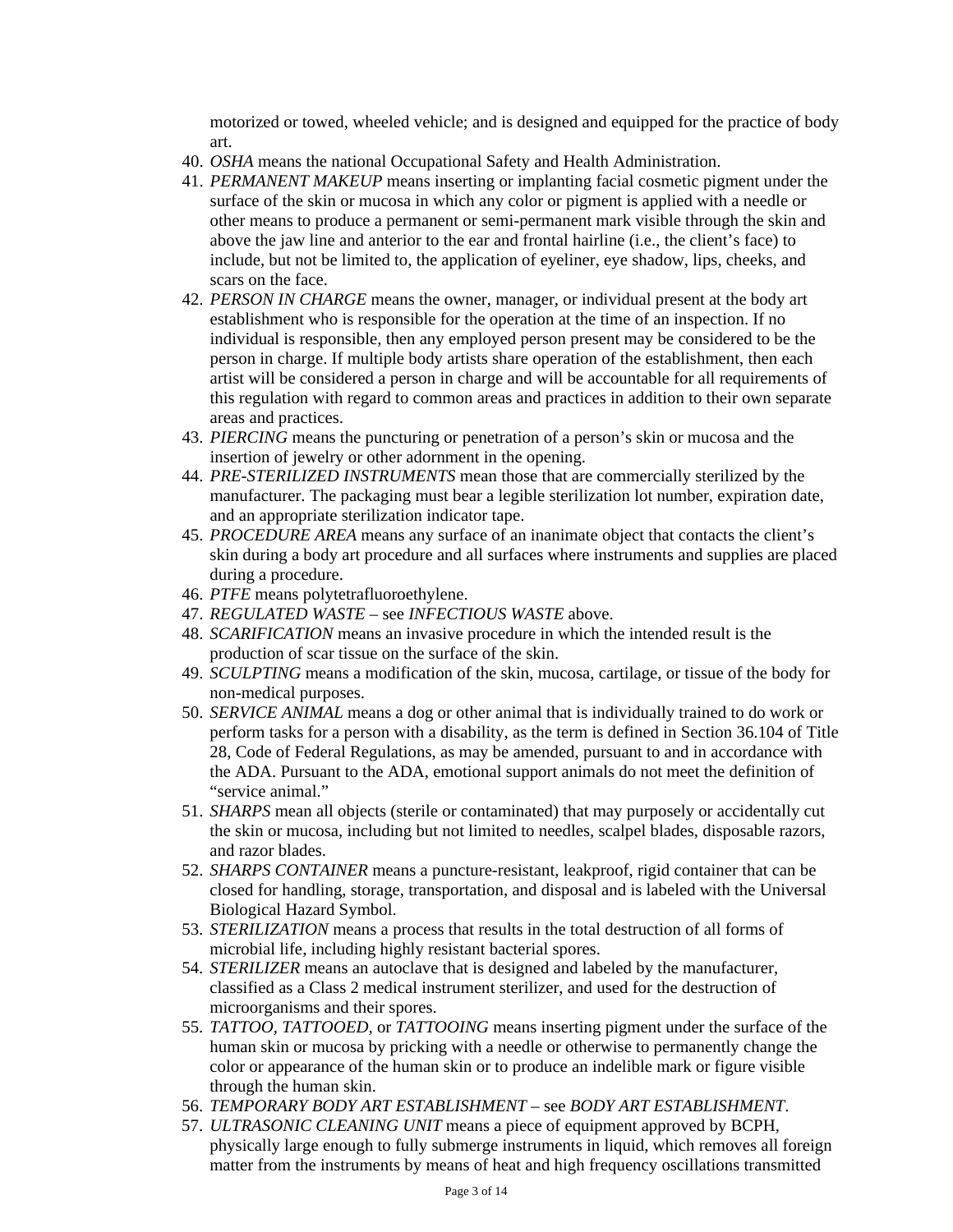through the contained liquid.

- 58. *UNIVERSAL PRECAUTIONS* mean a set of precautions designed to prevent transmission of HIV, HBV, and other bloodborne pathogens, as defined by the CDC. Under universal precautions, blood and certain bodily fluids of all individuals are considered infectious.
- 59. *USP* means United States Pharmacopeia.

## **SECTION 2: MINIMUM REQUIREMENTS FOR BODY ARTISTS**

- 2-201 All body artists must:
	- a) Possess and demonstrate knowledge of bloodborne pathogens, health and safety precautions, disinfection and sterilization techniques, procedures for infection and exposure control required in Section 9-901(a), and the infectious waste management plan required in Section 9-901(b)(6).
	- b) Provide proof of successful completion of a bloodborne pathogen course within sixty (60) days of hire, which must be renewed every year.
	- c) Receive vaccination against HBV or provide a written statement to the manager or owner of the body art establishment stating that the body artist declines the vaccination.
	- d) Body artists must be at least eighteen (18) years of age. A body artist under the age of 18 years: 1) will be considered an apprentice; 2) require their guardian's written consent to work; and 3) must, at all times that the apprentice is performing body art procedures on clients, be supervised by a body artist who is over the age of 18 years. Clients must be made aware that the individual performing the body art is an apprentice because they are a minor.

# **SECTION 3: MINIMUM REQUIREMENTS FOR BODY ART ESTABLISHMENTS**

- 3-301 The body art establishment must have at least one (1) person in charge at all times who is responsible for the operation of the body art establishment.
- 3-302 The following information on each body artist of a body art establishment must be on file and available for inspection at all times by BCPH.
	- a) Full legal name.
	- b) Home address.
	- c) Home or mobile phone number.
	- d) Email address.
	- e) Documentation that all employees have attended a bloodborne pathogen training within sixty (60) days of employment.
	- f) Documentation that all employees have either completed or were offered and declined, in writing, the hepatitis B vaccination series. This offering must be included as a preemployment requirement and must comply with Section 2-201(c).
- 3-303 The person in charge must have access to the following information and it must be available on the premises of the body art establishment for review by BCPH:
	- a) Contract or agreement for sharps disposal and/or other infectious/regulated waste disposal.
	- b) Available spore test results via paper or electronic methods.
	- c) All client records for the past three (3) years.
	- d) Manufacturer's information on sterilization equipment.
	- e) Infection and exposure control written procedures.
	- f) Establishment license posted in a prominent location.

# **SECTION 4: REPORTING REQUIREMENTS**

4-401 Whenever a body artist or other body art establishment employee learns of or suspects the possible or actual infection, complication, or disease that is resulting from a body art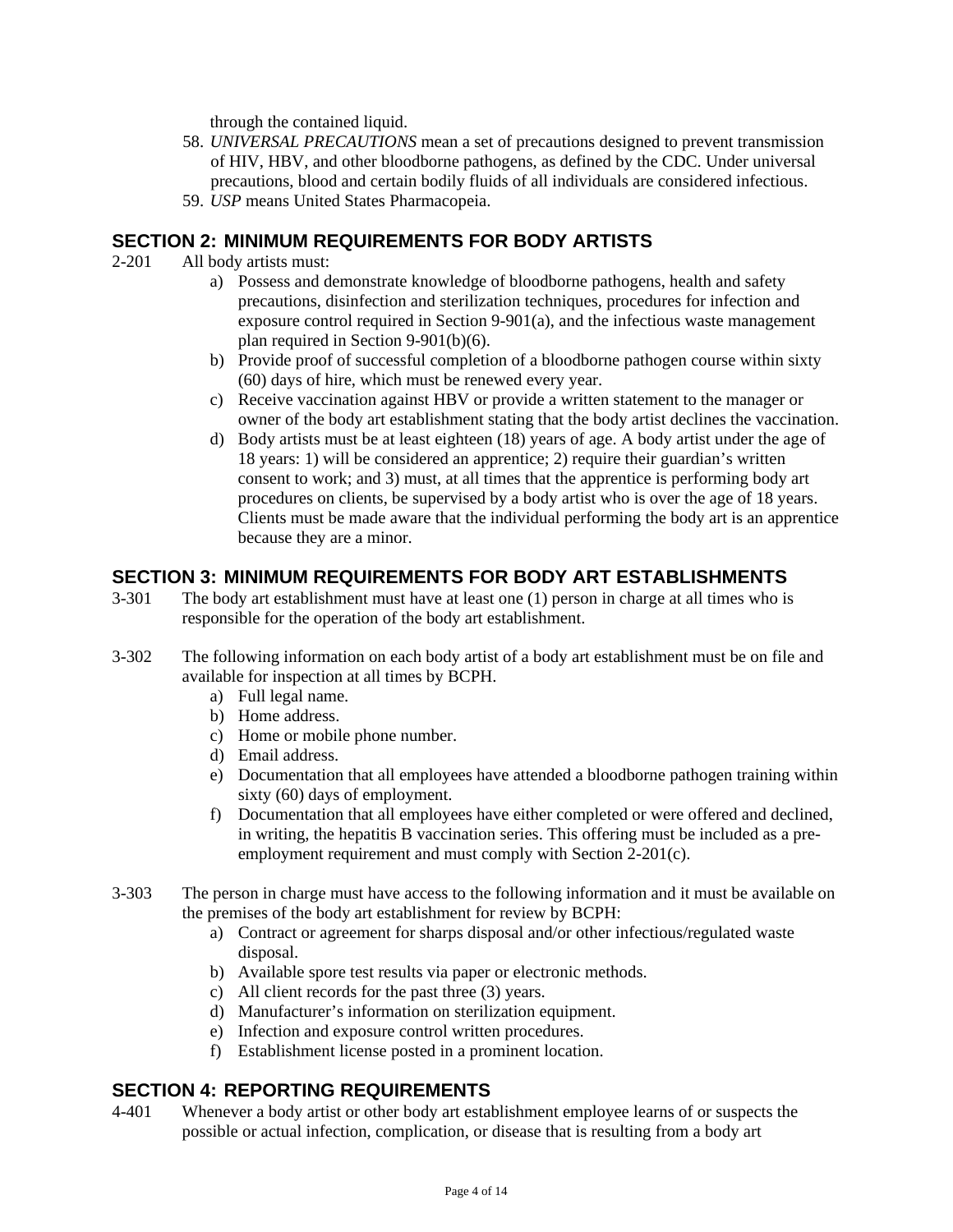procedure, they must report it to BCPH within twenty-four (24) hours after discovery, including all client allegations or reports.

## **SECTION 5: CLIENT RECORDS**

- 5-501 All client records of body art establishments must be maintained on the body art establishment premises for a minimum of three (3) years, and the person in charge must have access to and must make said client records available to BCPH for review, upon request.
- 5-502 The following information must be documented and used by all body artists to determine their clients' suitability for receiving body art procedures. All clients must be asked to disclose if they have any of the following:
	- a) Diabetes.
	- b) Hemophilia.
	- c) Skin diseases or skin lesions.
	- d) Allergies or adverse reactions to latex, pigments, dyes, disinfectants, soaps, or metals.
	- e) Treatment with anticoagulants or other medications that thin the blood and/or interfere with blood clotting.
	- f) Any other information that would aid the body artist in the client's body art healing process evaluation.
	- g) Communicable disease.
	- h) History of epilepsy, seizures, fainting, or narcolepsy.
- 5-503 Client consent forms for all procedures must include the following:
	- a) Client's name, address, email, and current phone number.
	- b) Date of body art procedure.
	- c) Warning that body art should be considered permanent.
	- d) Type and location of the body art.
	- e) Source/manufacturer and lot numbers of all inks, pigments, and dyes to be used in the body art procedure, if any.
- 5-504 Aftercare instructions must contain documentation that both written and verbal instructions regarding body art risks, outcome, and aftercare were given to the client and must include:
	- a) Name, address, and phone number of the body art establishment.
	- b) Name of the body artist who performed the body art procedure.
	- c) Information and directions on when to consult a physician, including signs of infection, allergic reaction, and expected duration of healing.
	- d) Detailed description of how to care for the body art procedure site, including but not limited to: proper handwashing prior to handling, cleaning, and caring for the body art procedure site; and instructions on how to clean bed linens and bath towels used throughout the healing period.
	- e) Potential side effects from the body art procedure.
	- f) How to contact BCPH regarding body art procedure concerns.
	- g) Verification that the body art establishment is licensed by BCPH.

# **SECTION 6: CONSTRUCTION STANDARDS AND PLAN REVIEW**

- 6-601 All new, remodeled, temporary, and mobile body art establishments must have BCPH-approved plans. The plans must be approved prior to any temporary events, operation of a mobile unit, or commencement of body art work, as well as prior to applying for any building, plumbing, or electrical permits.
- 6-602 Plan review fees will be set by BCPH to recover all costs of BCPH services associated with the plan review.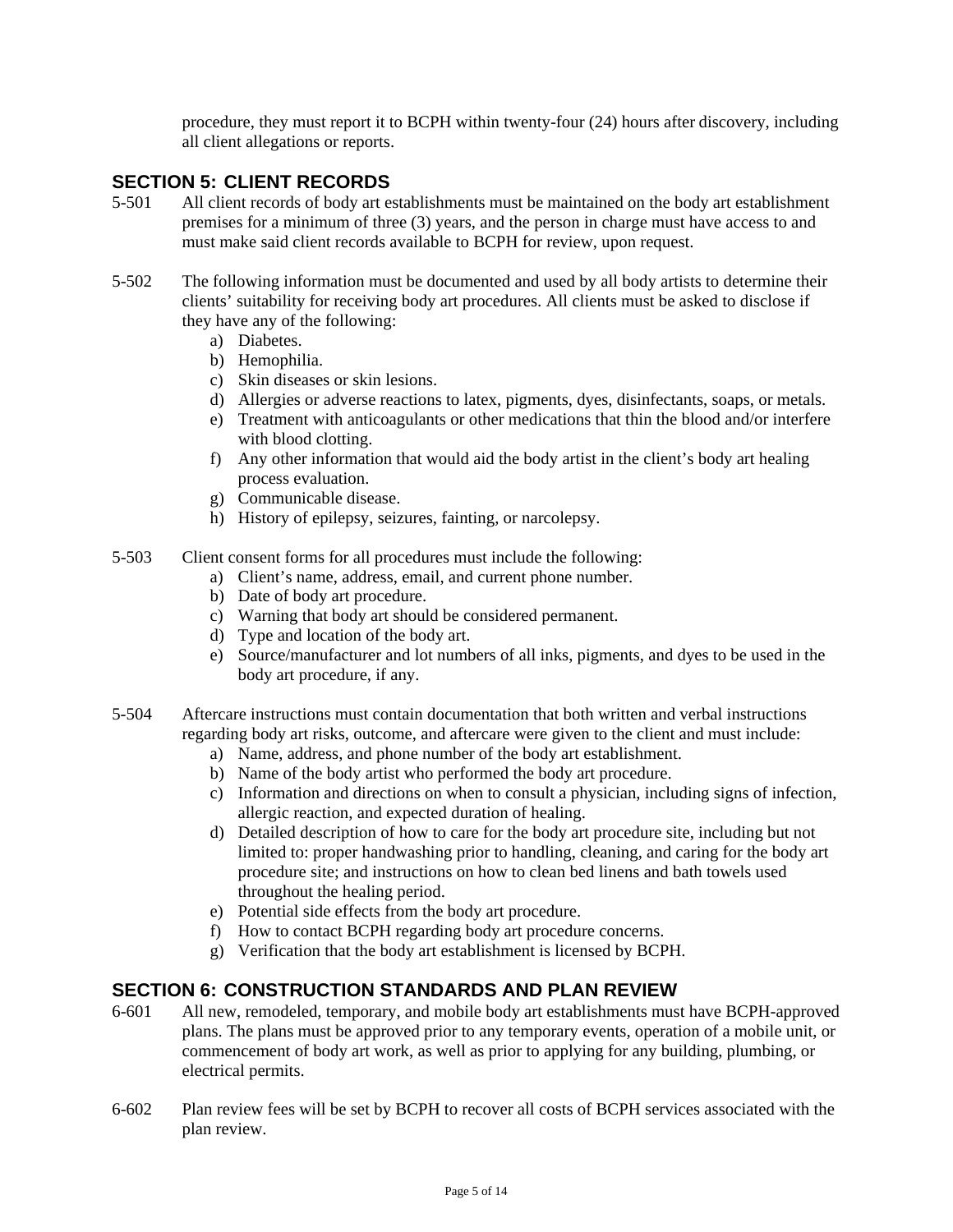6-603 All body art establishments must be constructed and completed in accordance with all applicable local codes pertaining to the layout of all reception areas, procedure areas, cleaning and sterilization areas, and toilet facilities.

## **SECTION 7: BODY ART ESTABLISHMENT FACILITY AND OPERATIONAL REQUIREMENTS**

- 7-701 All body art procedure areas and instrument cleaning areas must have appropriate floors, walls, and ceilings that are constructed of smooth, nonabsorbent, and easily cleanable material. Openings to the outside must include protection against contamination from dust and other contaminants (e.g. rodents, insects, etc.).
- 7-702 Toilet facilities must be provided and made available to all clients and employees during all business hours. Floors and walls within toilet facilities must be constructed of smooth, nonabsorbent, and easily cleanable material.
- 7-703 The premises must be maintained clean and in good repair.
- 7-704 At least 50-foot candles of artificial light must be provided at the level where body art procedures are performed and in all instrument cleaning and sterilization areas. At least 20-foot candles of artificial light must be available in all other areas.
- 7-705 All surfaces, including but not limited to counters, tables, equipment, chairs, recliners, shelving, and cabinets in all procedure areas and instrument cleaning rooms, must be made of smooth, nonabsorbent materials to allow for easy cleaning and disinfection.
- 7-706 Hand sinks must be supplied with hot and cold running water delivered through a mixing faucet and under pressure. Hand sinks must be easily accessible to each procedure area and must be located so that one body artist does not potentially contaminate another body artist's area. Each hand sink must be supplied with soap and disposable towels. Additionally, a hand sink must be provided in the biohazard room and in each toilet room.
- 7-707 Separate and distinct areas must be used for cleaning equipment, wrapping/packaging equipment, and the handling and storage of sterilized equipment.
- 7-708 Instrument cleaning sinks; handwashing sinks; and where provided, utility sinks, must be separate and may only be used for their designated purpose.
- 7-709 Water must be supplied from a source that's been approved by CDPHE.
- 7-710 Sewage, including liquid wastes, must be discharged to a sanitary sewer or to a sewage system that is constructed, operated, and maintained according to all applicable laws, regulations, codes, and ordinances.
- 7-711 Refuse, excluding infectious waste, must be placed in a lined waste receptacle and disposed of at a frequency that does not create a health or sanitation hazard.
- 7-712 All facilities must have a waiting area that is separate from all body art procedure areas and separate from all instrument cleaning, sterilization, and storage areas.
- 7-713 Reusable cloth items must be mechanically washed with detergent in water that is at least 140°F, unless a disinfectant is applied in the rinse cycle or the dryer uses heat above 140°F, as specified by the manufacturer. Clean cloth items must be stored in a clean, dry environment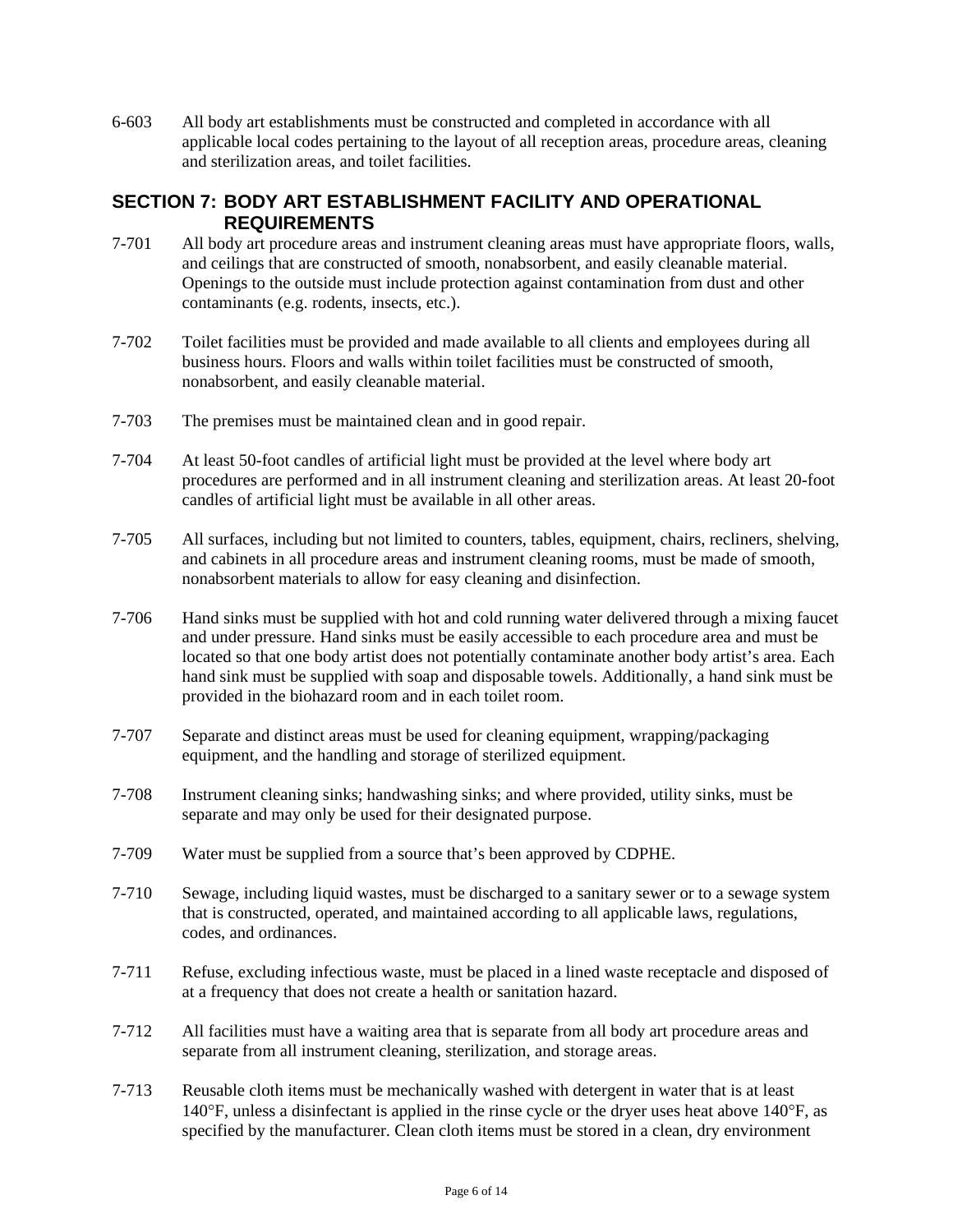until used. Soiled laundry must be stored in a nonabsorbent container until removed for laundering and must be stored separate from clean cloths.

- 7-714 Animals are not allowed in body art establishments, with the exception of service animals, which must be allowed in procedure areas, as required by law. Fish aquariums are allowed in waiting rooms and non-procedural areas.
- 7-715 All chemicals must be labeled with contents, properly stored, and used according to manufacturer's instructions.
- 7-716 All body art establishments must be completely separated from any areas used for human habitation, food preparation, or other such activities that may cause potential contamination of work surfaces.
- 7-717 Utensil washing and utility sinks with threaded faucets must be equipped with backflow prevention devices that have been approved by BCPH, which may also be subject to the additional approval of the jurisdictional local building department.
- 7-718 Sharps and infectious waste:
	- a) Sharps and infectious/regulated waste must be handled, treated, and disposed of in accordance with C.R.S. §25-15-4-1, *et seq*., as amended.
	- b) Discarded sharps, including needles and razors, must be immediately disposed of in an easily accessible sharps container or disposed of by an alternative method that is approved by BCPH. Needles must not be removed from bars prior to disposal in a sharps container unless an alternate method has been approved by BCPH.
	- c) Sharps containers must not be filled past the rim or be otherwise overflowing. All sharps must be immediately placed in an approved sharps container. Sharps containers should be within an arm's reach of the body artist, and must be used, maintained, and stored in a manner that avoids possible client or employee exposure.
	- d) All infectious or regulated waste other than sharps must be placed in impervious, tearresistant plastic bags that are the color red and marked with the universal biohazard symbol.
	- e) Sharps and infectious or regulated waste must be disposed of by an approved, off-site treatment facility, or the waste may be treated onsite if the treatment complies with all federal, state, and local laws, regulations, codes, and ordinances.

## **SECTION 8: TEMPORARY & MOBILE BODY ART ESTABLISHMENT REQUIREMENTS**

8-801 All provisions of these regulations shall apply, with the following exceptions:

- a) Handwash facilities must be easily accessible to each procedure area and designated for use by body artists only. Handwash facilities must comply with Section 7-706, except that temporary handwash facilities for temporary events must consist of soap, singleuse paper towels, and an adequate supply of potable water dispensed through a continuously pressurized mixing valve.
	- b) Wastewater must be collected and disposed of in a sanitary manner. It must be drained to a retention tank at least 15% larger than the potable water storage capacity of the unit and must be delivered to the retention tank by means of one of more sinks or other approved plumbing fixtures and a sealed drainpipe. Wastewater must be discharged from the waste retention tank to an approved sewage disposal facility and flushed as often as necessary to maintain sanitary conditions. The potable water tank inlet and wastewater tank outlet must be permanently fitted in a manner to preclude the connection of a potable water hose to the wastewater tank drain or a wastewater drain hose to the potable water tank inlet.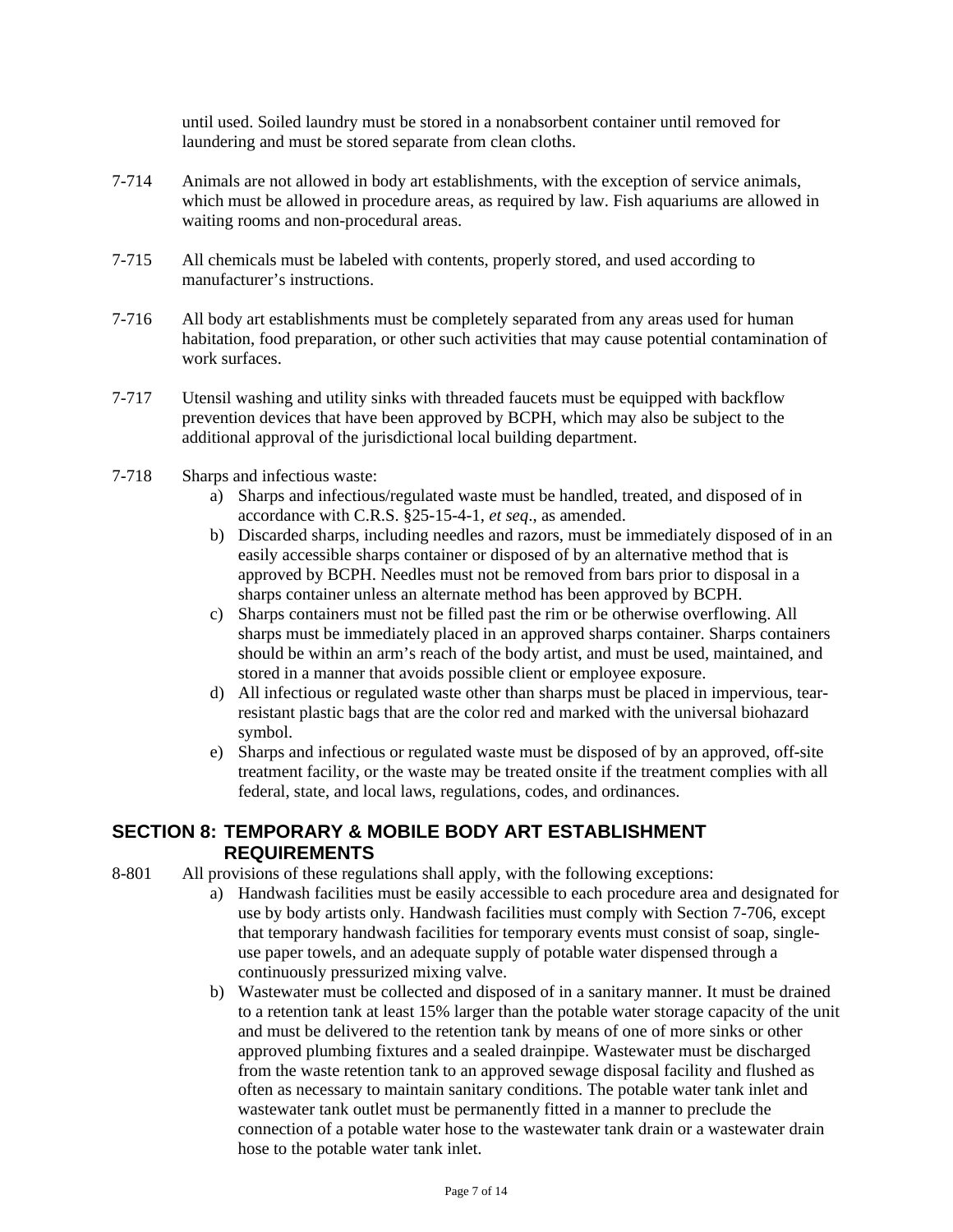- c) Body artists may use pre-sterilized instruments, which are instruments that were sterilized at another location and include documentation showing a negative spore test result within the previous thirty (30) days. Onsite sterilization units may be used but shall comply with Section 10-1003.
- 8-802 After the last body art procedure is completed, all procedure areas must be appropriately cleaned and disinfected.
- 8-803 All mobile body art establishments must comply with the following requirements:
	- a) All body art performed pursuant to this section must be performed in an enclosed vehicle.
	- b) The vehicle's doors must be self-closing and tight-fitting. Operable windows must have tight-fitting screens.
	- c) If there is no onboard restroom, the mobile vehicle must be located within two hundred feet (200') of a public restroom.
	- d) All mobile body art establishments must receive an initial inspection at a location specified by BCPH prior to use in order to ensure compliance with structural requirements. Additional inspections may be performed at any event where the mobile body art establishment is scheduled to operate.
	- e) Mobile vehicles that lack onboard cleaning and sterilization equipment must be associated with an approved, permanent body art establishment. Such vehicles must have sufficient instruments, equipment, and supplies onboard to perform procedures in accordance with these regulations and all applicable laws.

# **SECTION 9: INFECTION AND EXPOSURE CONTROL WRITTEN PROCEDURES**<br>9-901 Written procedures

- 9-901 *Written procedures*
	- a) Every mobile, temporary, and permanent body art establishment must draft and comply with written procedures for infection and exposure control developed in compliance with all applicable OSHA and CDC standards and local and state laws, regulations, codes, and ordinances.
	- b) The written procedures must include, but are not limited to, the following, and must align with applicable requirements that are outlined elsewhere within these regulations:
		- 1. Instrument cleaning and sterilization.
		- 2. Cleaning and disinfection of procedure areas.
		- 3. Universal precautions procedures.
		- 4. Post-exposure procedures.
		- 5. Handwashing procedures.
		- 6. Infectious waste management plan that is consistent with C.R.S. §25-15-401, as amended, including segregation, identification, packaging, storage, transport, treatment, disposal, and contingency planning for blood spills or loss of containment of infectious or regulated waste.
		- 7. Chemical storage and safety.

## **SECTION 10: INSTRUMENTS/STERILIZATION**

All instruments used in a procedure must be properly sterilized and appropriately stored to prevent crosscontamination. All other body art instruments must be cleaned and disinfected after each use. Single-use items may not be used on more than one client for any reason. After use, all needles, bars, razors, and other sharps must be immediately disposed of in approved sharps containers or another method approved by BCPH.

#### 10-1001 *Instrument Cleaning*

a) Used instruments that are not required to be disposed of immediately must be placed in an impervious or rigid plastic-covered container and soaked in an instrument-soaking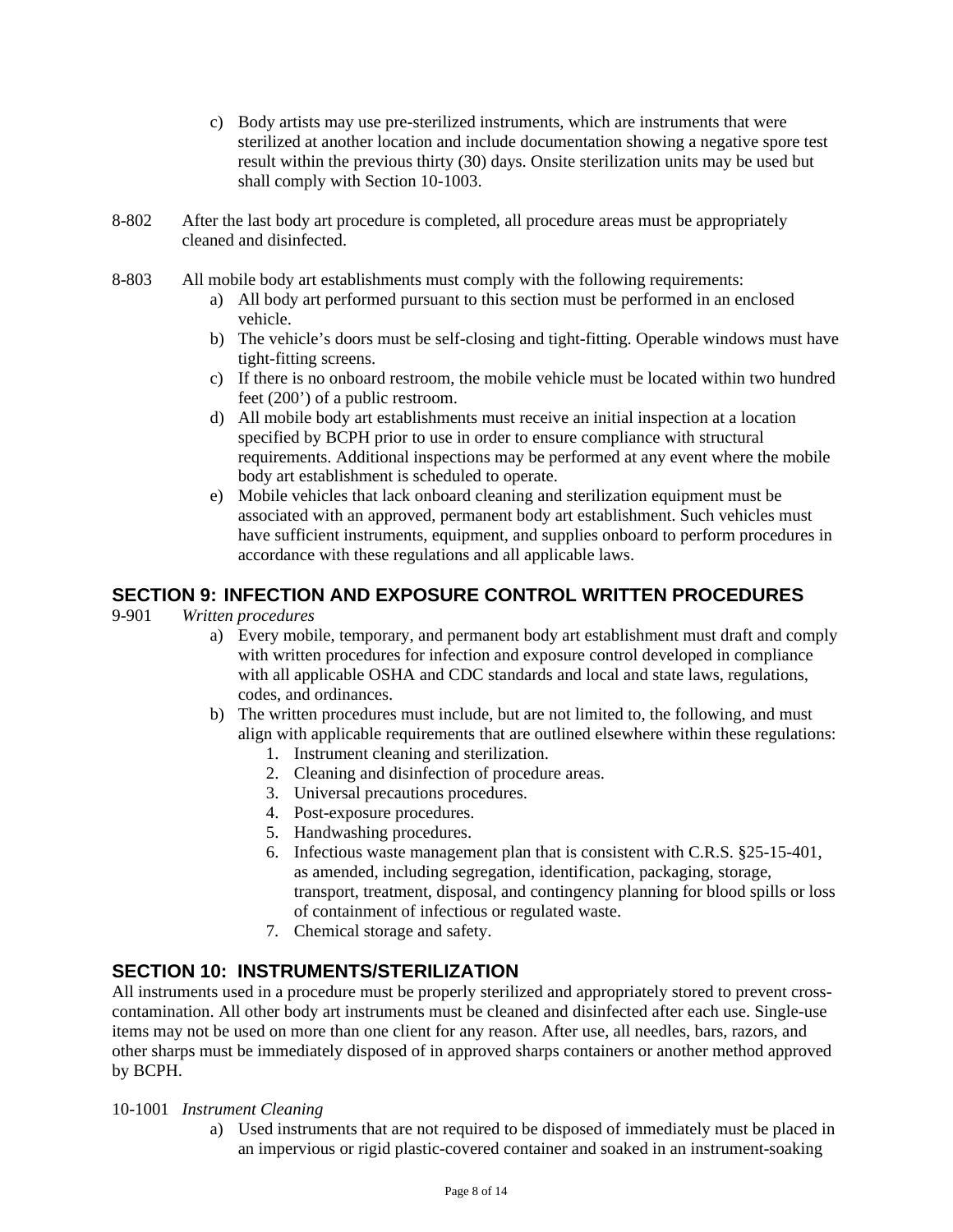solution until proper cleaning can be performed. The solution must be changed as recommended by the manufacturer.

- b) All instruments placed in the procedure area must be properly repackaged and resterilized.
- c) Employees must wear heavy-duty gloves while cleaning instruments.
- d) Instruments must be properly disassembled for cleaning according to manufacturer's recommendations.
- e) All instrument components must be cleaned, either manually or in an ultrasonic cleaner with lid in place, using the appropriate cleaning agent specific to the type of cleaning performed and following manufacturer's specifications.
- f) In all rooms where clean instruments will be handled, ultrasonic cleaners must not be operated at any time that the sterile packages are being handled. The operation of ultrasonic cleaners in procedure areas is prohibited.
- g) Organic matter must be removed prior to disinfection.
- h) All reusable instruments must be cleaned and sterilized after each use in the instrument cleaning room, and the instruments must be:
	- 1. Soaked in an enzymatic or other appropriate solution.
	- 2. Scrubbed to remove gross debris.
	- 3. Rinsed and inspected.
	- 4. Processed through an ultrasonic cycle.
	- 5. Rinsed.
	- 6. Dried.
	- 7. Inspected.
	- 8. Sterilized.

## 10-1002 *Instrument Packaging/Wrapping*

- a) All employees must change into a new pair of gloves before packaging or wrapping any instruments.
- a) An indicator strip must be contained in or placed inside all packages and must be placed in the area of the pack considered to be least accessible to stream penetration.
- b) Instruments with hinges, such as hemostats and pliers, must be placed in packages for sterilization in the open position to ensure proper sterilization.
- c) All packages must be labeled with the time and date of sterilization. Packaged instruments must be discarded or repackaged and re-sterilized six (6) months after the original sterilization date.

#### 10-1003 *Instrument Sterilization*

- a) All facilities must use a sterilizer approved by BCPH.
- b) Sterilizers must be used according to manufacturer's recommendations, with appropriate adjustments for altitude.
- c) The operator's manual for the sterilizer must be available on the premises of the body art establishment.
- d) The sterilizer must be cleaned and maintained according to manufacturer's specifications.
- e) A sterilizer load log must be maintained for a minimum of three (3) years at the body art establishment and made available for inspection by BCPH. The log must contain the following documentation for each load:
	- 1. Description of instruments contained in the load.
	- 2. Date of sterilization load and time or other unique identifier if more than one load is processed during a single day.
	- 3. Sterilizer cycle time and temperature.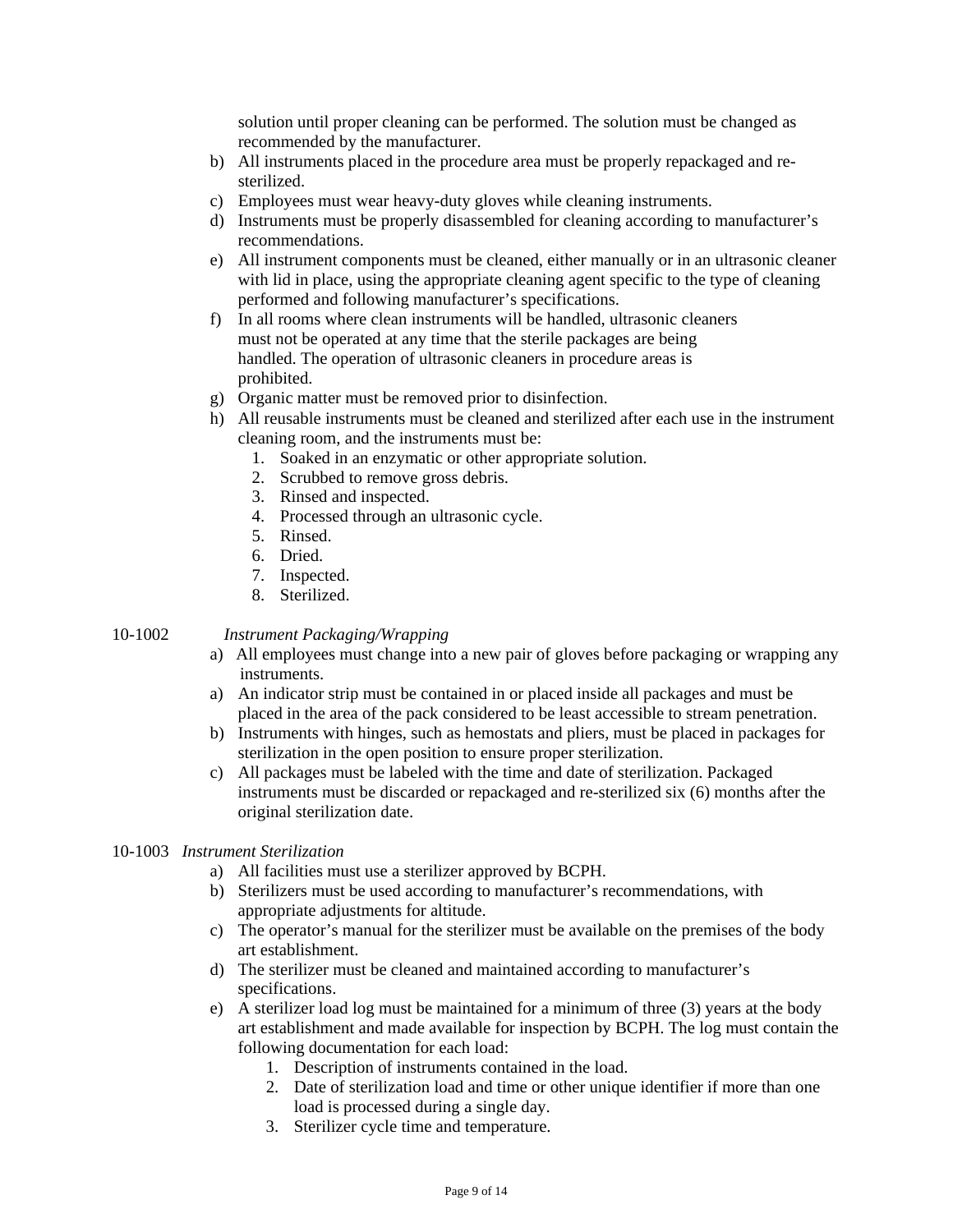- 4. Indication of proper sterilization of instruments, as evidenced by the appropriate color indicator change within each package. The indicator used must be compatible with the sterilization process being used.
- 5. Action taken when appropriate color indicator change did not occur.
- 6. Name of person who ran the sterilizer and name of person who checked the outcome.
- f) Sterilizer Monitoring:
	- 1. Sterilizer monitoring must be performed at least monthly (unless more frequent monitoring is specified by the manufacturer) by using a commercial biological monitoring (spore) system.
	- 2. All biological indicators must be analyzed by a laboratory that is independent from the body art establishment.
	- 3. Biological indicator test results must be maintained and available on the premises of the body art establishment for a minimum of three (3) years and must be available for inspection by BCPH at all times.
	- 4. BCPH will not issue a body art license until it has received documentation of the sterilizers ability to destroy spores.

## 10-1004 *Instrument Storage*

- a) Hands must be washed prior to handling sterilized instrument packs.
- b) After sterilization, the instruments must be stored in a dry, clean area that is reserved for the storage of sterile instruments.
- 10-1005 *Single-Use Items*
	- a) Single-use items may not be used on more than one client and must be disposed of immediately after the body art procedure.
	- b) Contaminated needles, bars, razors, and other sharps must be disposed of immediately in approved sharps containers or other method approved by BCPH.
	- c) For needle cartridge systems with no proof of backflow preventers, the drive bars will be considered single-use and must be discarded between clients.
- 10-1006 *Instrument Recall*
	- a) In the event of a positive biological indicator result or mechanical failure, all items sterilized since the time of the last negative biological monitor result must immediately be recalled and prohibited from use until cause of positive biological indicator test result is identified. The sterilizer must not be used to sterilize instruments until the cause of positive indicator testing is identified.
	- b) Biological monitor testing must be repeated. If the repeat testing is negative, all recalled items may be used, and sterilization may continue. If the repeat testing is positive, sterilizer servicing must be performed. The sterilizer may not be used until sterilizer service is complete and repeated biological indicator testing is negative.
	- c) If a mechanical or procedural failure was identified, as evidenced by a repeat positive biological indicator test, the body art establishment must re-sterilize all recalled instruments and assess if any items were used since the time of the last negative indicator test. BCPH must immediately be notified of the mechanical failure.

# **SECTION 11: BODY ART PROCEDURES**

- 11-1101 The following are prohibited:
	- a) The reuse of needles or bars in any body art procedure; only single-use needles may be used for body art.
	- b) Body art procedures performed on or by any person who is noticeably impaired by drugs or alcohol.
	- c) Smoking, vaping, eating, or drinking in procedure or instrument cleaning areas.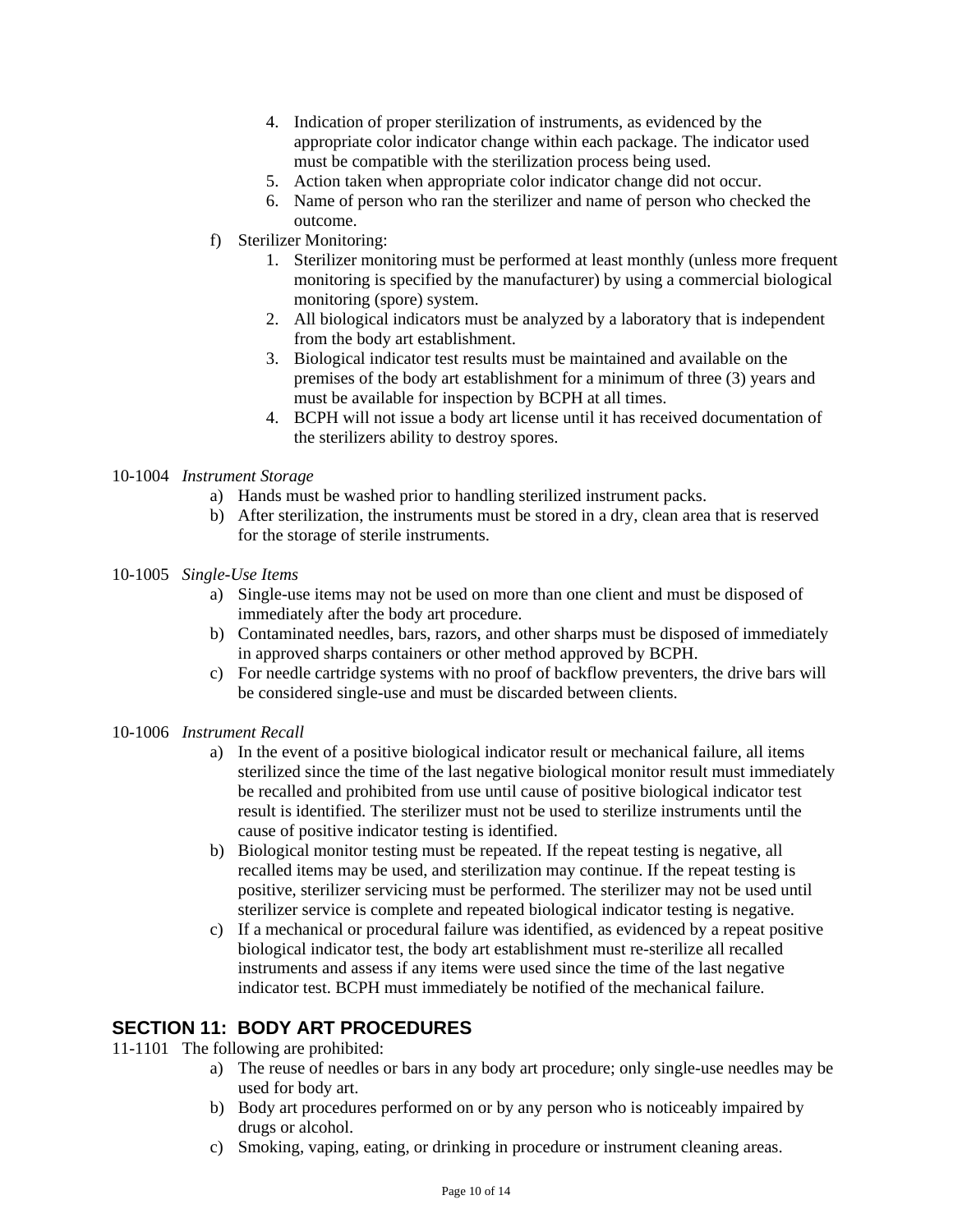- d) Body art procedures performed on skin surfaces that have sunburn, rash, pimples, jaundice, boils, infections, moles, or manifest any evidence of unhealthy conditions.
- e) Body art procedures on a minor unless the body artist has received express written consent from the minor's parent or guardian, which must include a copy of a state or federal photo I.D. of the person attesting to their status as custodial parent or legal guardian of the minor client and their signed, written consent to allow the specific body art procedure to be performed on the minor client.
- f) Body art procedures that must be conducted under the supervision of a physician licensed to practice medicine under Colorado law, as required by 3 CCR 713-30, Rule 800 – Delegation and Supervision of Medical Services to Unlicensed Persons, as may be amended.

## 11-1102 The following procedures must be practiced by all body artists:

- a) Thoroughly wash hands with soap and warm water for at least twenty (20) seconds before and after serving each client or after changing gloves. Handwashing must occur between all interruptions of service, not just before and after body art procedures. Following thorough handwashing, hands must be dried using clean, disposable paper towels. An approved hand sanitizer may be used in lieu of handwashing between glove changes for individual body art procedures if the body artist does not leave their work area. Body artists must wear new, clean, disposable examination gloves for each client and for each body art procedure. If a glove is pierced, torn, or contaminated, both gloves must be properly removed and discarded.
- b) Change drapes, lap cloths, and aprons between each client. If multi-use, these items must be washed according to Section 7-713 prior to reuse.
- c) Wear new, clean gloves while assembling instruments and supplies to be used in the body art procedure.
- d) Dispense all substances used in body art procedures in a manner that prevents contamination of any unused portion. For example, substances from multi-use containers must be dispensed into single-use portions that may only be applied to individual clients with any leftover substances disposed of properly.
- e) Properly discard single-use ointment tubes, applicators, and supplies after the body art procedure.
- f) Dispose of sharps and infectious waste in accordance with Section 7-718. In the event of bleeding, all products used to stop the flow of blood or to absorb the blood must be single-use and disposed of immediately after use in covered containers that are appropriate for the disposal of infectious waste.
- g) After each client, use a disinfectant according to label instructions and a single-use paper towel to wipe down all surfaces following the body art procedures. Surfaces include, but are not limited to, counters, tables, equipment, chairs, recliners, shelving, cabinets, and supplies.
- h) If spray bottles are used to dispense liquids, the liquid must be sprayed onto a singleuse wipe rather than directly onto the client.
- i) Maintain hair, skin, and clothes free of visible particulate matter and debris. The body artist must be free of any infection or any other visible disease condition that may be transmitted as a result of carrying out the body art procedure.
- j) Use barrier films, when appropriate, to cover all items that gloved hands would normally come into contact with during a body art procedure. These items include, but are not limited to machine heads, clip cords, spray bottles, seat adjustment controls, power control dials or buttons, and work lamps.
- k) All sterilized instruments must remain in the sterile packages until opened in front of the client.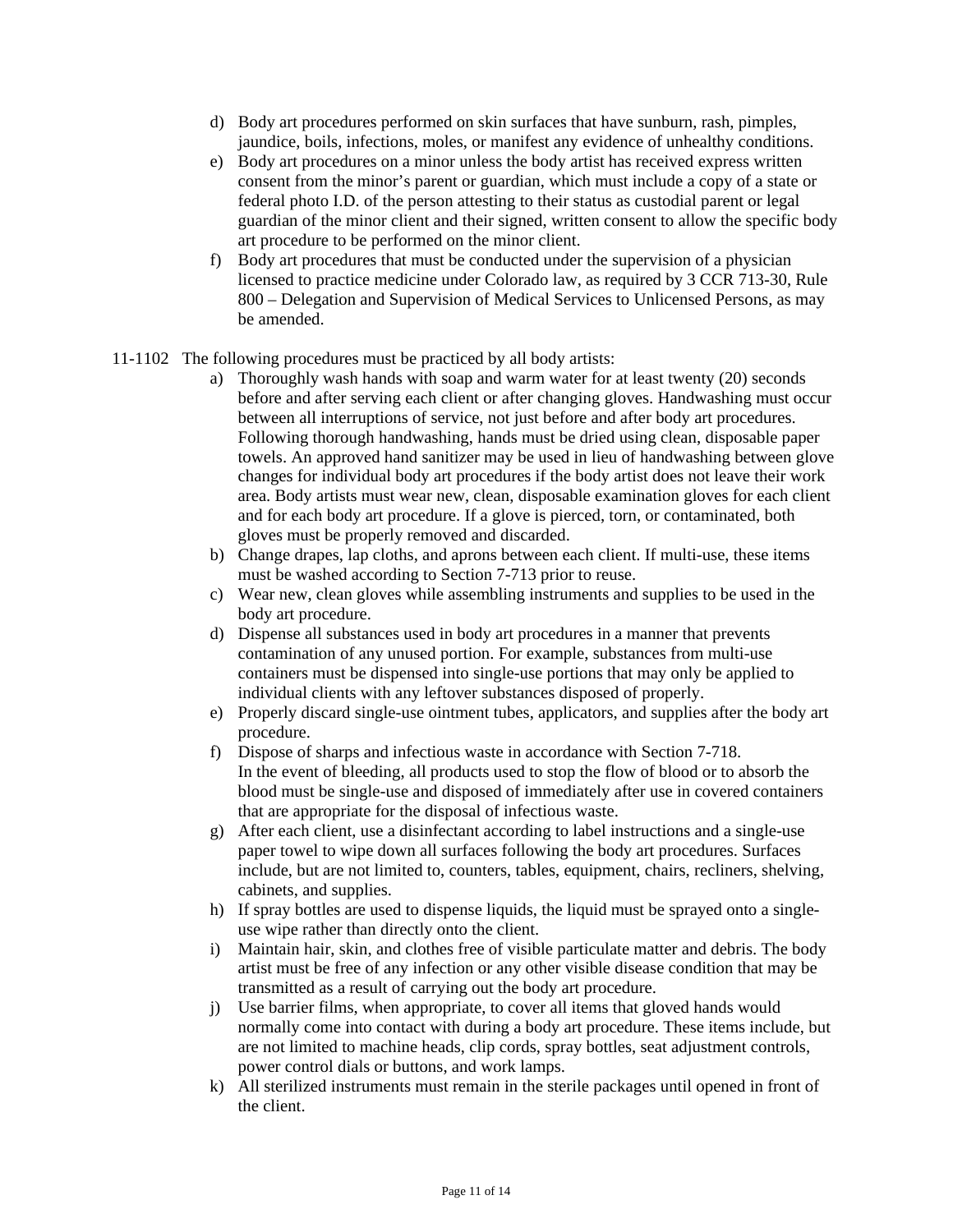## 11-1103 *Procedures Specific to Tattooing and Permanent Makeup*

- a) The use of hectographic or single-use stencils is required for applying a tattoo outline to the skin, except that, when the design is drawn freehand, non-toxic, single-use markers or other single-use devices may be used but must be discarded after use. The use of multi-use stencils is prohibited.
- b) Before placing the design on the skin, the body artist must clean the area with soap and, if necessary, shave off any hair with a disposable, single-use safety razor. The area must be treated with an antiseptic prior to stencil application. Disposable razors must be disposed of in the sharps container.
- c) Only single-use containers of inks, dyes, or pigments may be used for each client. All remaining, unused dye or pigment must be discarded immediately following the tattoo procedure.
- d) If inks, dyes, or pigments are prepared by the body artist, the list of ingredients and the procedure used in the production must be kept on file for review by BCPH.
- e) Excess ink, dye, or pigment applied to the skin during tattooing must be removed with a clean, single-use product and properly disposed of immediately.
- f) After the tattooing procedure is completed, the area must be covered with clean dressing and held in place with a suitable skin tape.
- g) Drive bars that can be reused are only permitted with the use of cartridge systems that have proof from the manufacturer that they have a backflow preventer. For cartridge systems with backflow preventers, the drive bar must be cleaned and disinfected with an appropriate disinfectant after each use.
- h) The grip sleeve and drive bar must be sterilized prior to each use for any needle cartridge system without manufacturer instructions documenting that the cartridge has a backflow preventer.

## 11-1104 *Procedures Specific to Body Piercing*

- a) All body piercing needles used must be sterile and single-use.
- b) Only sterilized jewelry meeting BCPH's definition of "jewelry" can be used for an initial piercing, and it must be free of nicks, scratches, or irregular surfaces.
- c) Stud-and-clasp systems must be used according to manufacturer's instructions and may only be used on the earlobe or outer perimeter of the ear.

# **SECTION 12: INSPECTIONS**

- 12-1201 Agents of BCPH, after displaying proper identification, must be permitted to enter any body art establishment for the purpose of making inspections, investigating complaints, and determining compliance with these regulations. Such inspections will be conducted as often as is necessary throughout the year to ensure compliance with these regulations. Agents of BCPH will only enter a procedure area with the client's consent during a body art procedure.
- 12-1202 BCPH agents will inspect and document any violations that exist. A copy of the completed report will be furnished to the person in charge by the end of the next workday following conclusion of the inspection.
- 12-1203 It is unlawful for any person to interfere with BCPH in the performance of these duties.

## **SECTION 13: LICENSE REQUIREMENTS**

13-1301

- a) No person, firm, partnership, joint venture, association, business, trust, corporation, or any organized group of persons may advertise body art services or operate a body art establishment in Boulder County, Colorado, unless they have received a body art establishment license from BCPH.
- b) All individual body art establishments must have a separate license.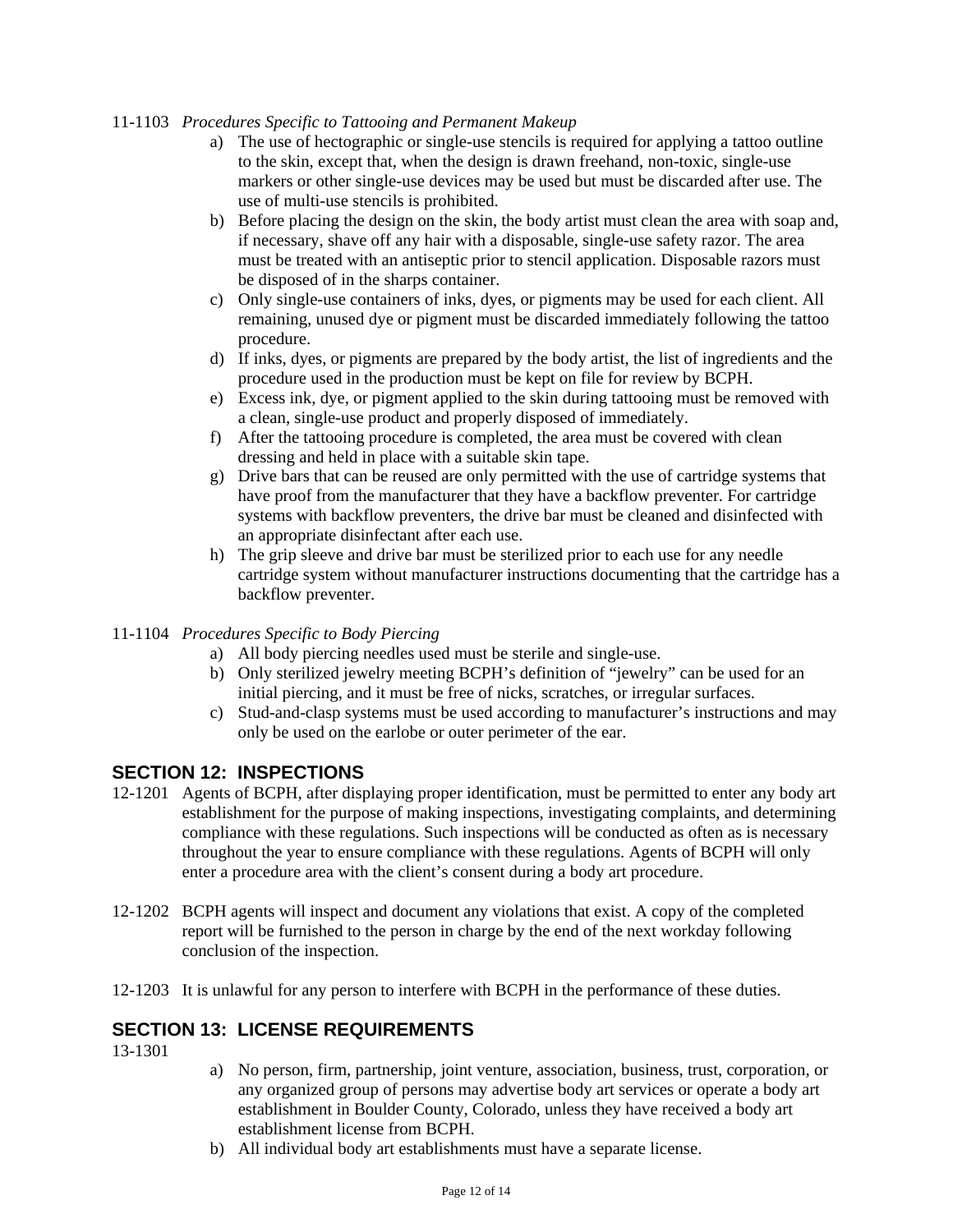- c) Body art establishment licenses will be valid for the calendar year in which the license is issued and may be renewed annually.
- d) Regardless of the date that the body art establishment license is issued, the associated fee will not be prorated.
- e) Body art establishment licenses are not transferable from one owner or establishment to another.
- f) The current body art establishment license must be posted in a prominent and conspicuous area where clients may readily observe it.
- g) BCPH will set annual body art establishment license fees, which will be no greater than required to offset the actual costs of BCPH's services associated with administering its Body Art Program.
- h) For temporary events, body art establishment applicants/operators must obtain a temporary event license for each temporary event. Temporary events may not exceed fourteen (14) consecutive days. BCPH will set the temporary event license fee to recover the costs of all BCPH services associated with the particular temporary event for which the license covers.

# **SECTION 14: ENFORCEMENT**

14-1401

- a) Each body art establishment must maintain a valid body art license from BCPH at all times such establishment is operational (i.e. conducting any body art procedures). Body art establishments must comply with all aspects of these regulations. Any body art establishment failing to comply with any aspect of these regulations will be subject to the penalty provisions under this section, Section 14, of these regulations.
- b) BCPH, after investigation and notification of violation may assess penalty fees for violations of these regulations not to exceed \$250 for each day of a violation, as set forth in C.R.S. §25-4-2102, as amended.

## 14-1402 *Suspension or Revocation of Licenses*

- a) Body art licenses issued pursuant to these regulations may be suspended temporarily by BCPH for failure of the license holder to comply with any requirement of these regulations.
- b) Whenever a licensed body artist or licensed body art establishment fails to comply with any notice or order issued pursuant to these regulations, the license holder or operator may be notified, in writing, that an administrative hearing with BCPH has been scheduled to temporarily revoke their body art license. The hearing will provide the licensee with an opportunity to be heard. Following the hearing, BCPH has the discretion to temporarily suspend or revoke the body art license.
- c) Any body artist or body art establishment whose body art license has been suspended may, at any time, apply for reinstatement of their body art license. Within ten (10) days of receiving a written request from the applicant that includes a statement verifying that the conditions which prompted suspension of the body art license have been corrected and that the appropriate reinspection fees have been submitted, BCPH will reinspect the body art establishment and evaluate the documentation submitted by the applicant. If BCPH determines that the licensee has become compliant with the provisions of these regulations and there are no other circumstances warranting a continued suspension, BCPH may reinstate the body art license.
- d) If there are repeated or serious violations, as determined by BCPH, of any of the requirements of these regulations or for interference with BCPH personnel in the performance of their duties, body art licenses may be permanently revoked following an administrative hearing. Before taking such action, BCPH will notify the license holder and operator in writing, stating the reasons for which the license is subject to revocation and advising the body art license holder and operator of the requirements for